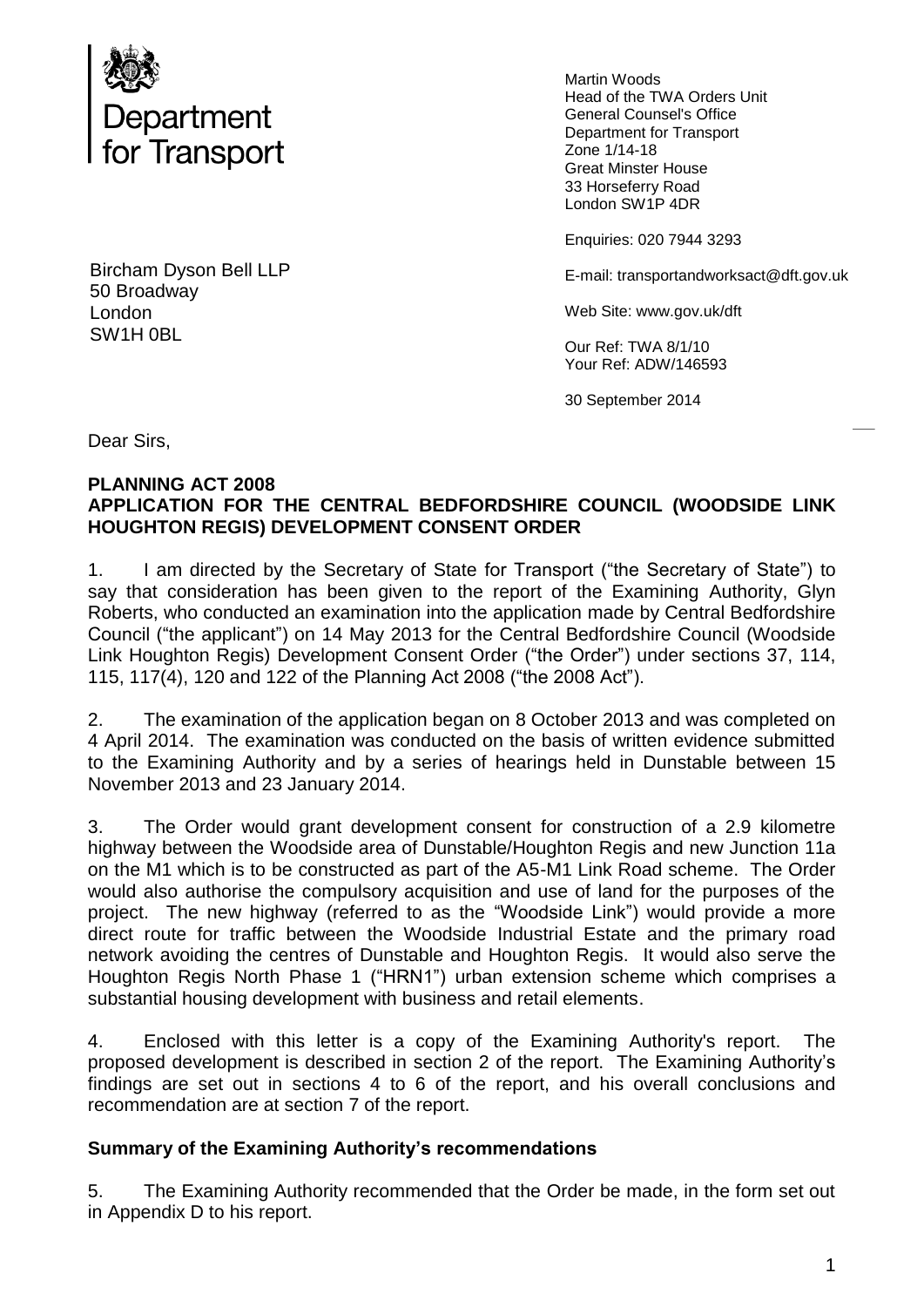# **Summary of Secretary of State's decision**

6. **The Secretary of State has decided under section 114 of the 2008 Act to make with modifications an Order granting development consent for the proposals in this application.** This letter is the statement of reasons for the Secretary of State's decision for the purposes of section 116 of the 2008 Act and regulation 23(2)(d) of the Infrastructure Planning (Environmental Impact Assessment) Regulations 2009.

#### **Secretary of State's consideration**

7. The Secretary of State's consideration of the Examining Authority's report is set out in the following paragraphs. All paragraph references, unless otherwise stated, are to the Examining Authority's report ("ER") and references to requirements are to those in Schedule 2 to the Order, as set out in Appendix D to the ER.

## **Legal and policy context**

8. The Secretary of State agrees with the Examining Authority that, since no National Policy Statement ("NPS") has yet been designated for highway projects, he is required to decide this application in accordance with section 105 of the 2008 Act (decisions in cases where no national policy statement has effect) (ER 3.4, 7.1). He agrees also that the draft NPS for National Networks published for consultation on 4 December 2013 is, as an emerging statement of relevant Government policy, an important matter in considering the Order application (ER 3.5-15). In all other respects, he agrees with the Examining Authority's assessment of the legislation and policy that are relevant and important matters to be taken into account in deciding this application and the weight to be given to relevant policies (ER 3.18-23, 3.37-119). He agrees further, for the reasons given by the Examining Authority, that the Woodside Link can be properly regarded as a Nationally Significant Infrastructure Project for the purposes of the 2008 Act as it applied at the time of application, while also serving important local highway purposes (ER 3.24-36).

9. The Secretary of State has considered the Examining Authority's comments at ER 3.120-122 about differences between the draft National Networks NPS and the National Planning Policy Framework ("NPPF") in relation to Green Belt policy. He does not consider that the two statements of policy are inconsistent because the two approaches reflect the differences between the two types of development and their likely impact on the Green Belt. Local transport schemes are likely to have significantly less impact on the Green Belt than Nationally Significant Infrastructure Projects which have greater size and corresponding impacts. In any event, the Secretary of State is satisfied that this issue does not prevent him from reaching a conclusion on the conformity of the project with either of those policy statements (see paragraph 12 below).

10. The Secretary of State has considered the changes made to the application referred to by the Examining Authority at ER 3.124-130. He agrees with the Examining Authority that none of these amount to a significant change in the scope of the project and that they have not changed the application to the point where it is a different application. He is accordingly satisfied that it is within the powers of section 114 of the 2008 Act for him to make the Order in the form recommended by the Examining Authority, taking into account also the further changes to the Order referred to at paragraphs 32 and 33 below.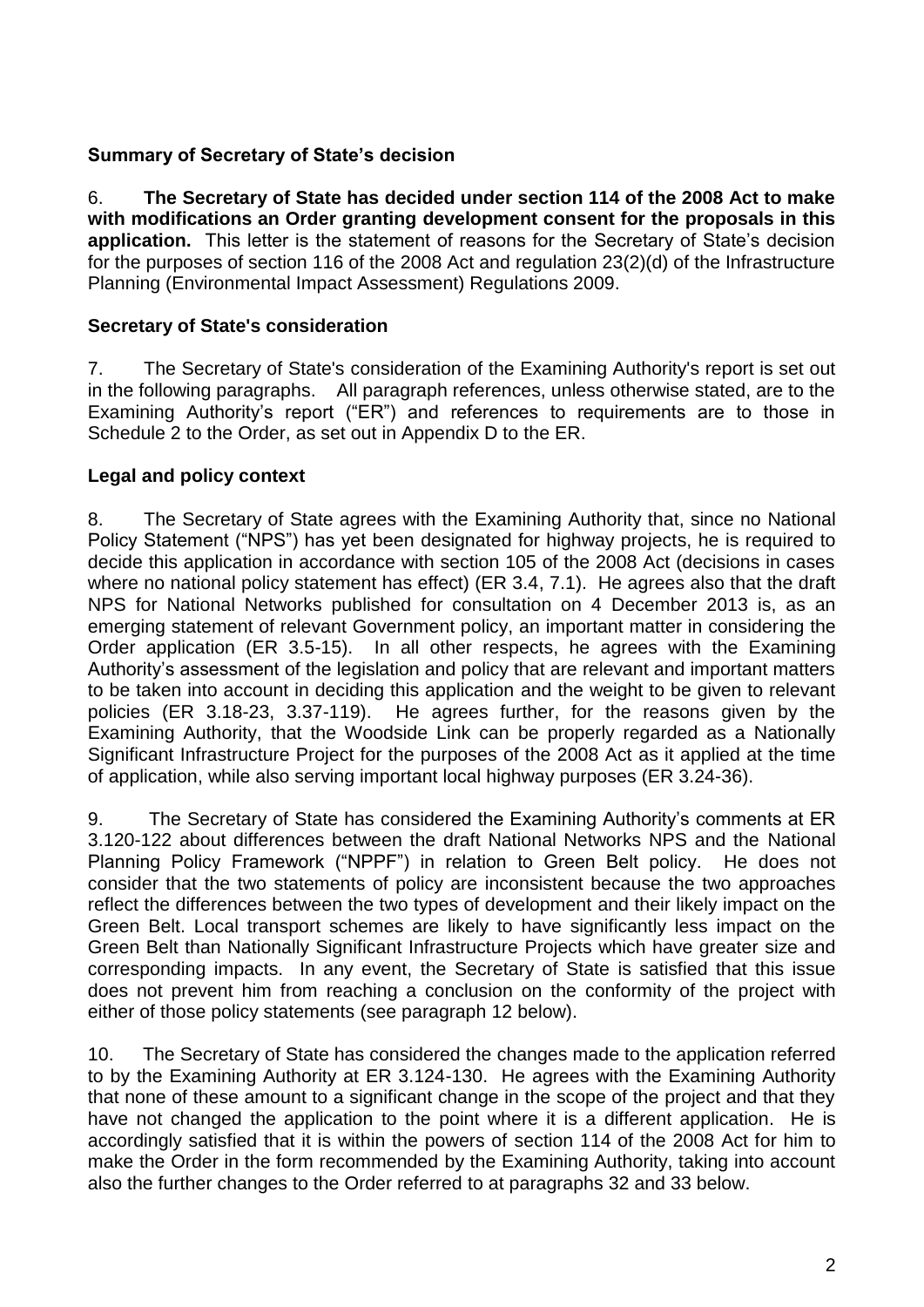## **Issues arising in Local Impact Reports**

11. The Secretary of State confirms that in reaching a decision on this application he has, as required by section 105 of the 2008 Act, had regard to the Local Impact Reports ("LIRs") submitted by Central Bedfordshire Council as planning authority ("CBC") and Luton Borough Council ("LBC") which are summarised at ER 4.5-103. He notes that both LIRs conclude that the social and economic benefits of the scheme outweigh the negative environmental impacts and that the scheme should be supported subject to the mitigation measures proposed (ER 4.72, 4.103).

# **Conformity with local plan policies**

12. The Secretary of State has considered the Examining Authority's assessment at ER 4.104-120 as to whether the proposed development in the Green Belt is acceptable having regard to the NPPF, the draft National Networks NPS and the saved Local Plan Green Belt policy. He agrees with the Examining Authority that in this context the decisions made in relation to the HRN1 application by CBC and the Secretary of State for Communities and Local Government are relevant and important considerations because of the consequences of those decisions for the future of the Green Belt in this area (ER 4.111). The Secretary of State agrees, for the reasons given by the Examining Authority, that the Woodside Link can legitimately be regarded as local infrastructure that is not inappropriate in the Green Belt in accordance with paragraph 90 of the NPPF (ER 4.112-113). He agrees further that, even if the development were properly to be regarded as inappropriate development in the terms of the draft NPS, very special circumstances exist that outweigh the harm to the Green Belt and any other harm arising from the development (ER 4.115).

13. The Secretary of State agrees with the Examining Authority that, taking into account the LIRs submitted by CBC and LBC, the Woodside Link proposals are in general conformity with all other relevant Development Plan policies (ER 4.121).

## **Principle of the development and conformity with the key policy statements**

14. The Secretary of State agrees with the Examining Authority that there is a clear need for new highway capacity and connectivity with the national network to be created in the area through which the Woodside Link is proposed to be routed (ER 4.122-128). He agrees also, for the reasons given by the Examining Authority, that the project is in general conformity with the emerging strategic land use planning and transport planning framework, the draft National Networks NPS, the NPPF and with the energy suite of NPSs (ER 4.129-138).

#### **Environmental issues: Road drainage and the water environment**

15. The Secretary of State has considered the Examining Authority's findings at ER 4.178-192 regarding the effects of the project on the water environment and the concerns raised by LBC and local residents. He agrees with the Examining Authority that the Woodside Link is an appropriate form of development for the location proposed, having regard to the Flood Risk Assessment ("FRA") agreed between the applicant and the Environment Agency; that the Order provides adequate safeguards in relation to water quality, flood risk and the water environment; and that subject to implementation of the mitigation measures set out in the FRA and required by the Order no additional flood risk should arise from the project (ER 4.189). The Secretary of State is therefore satisfied, like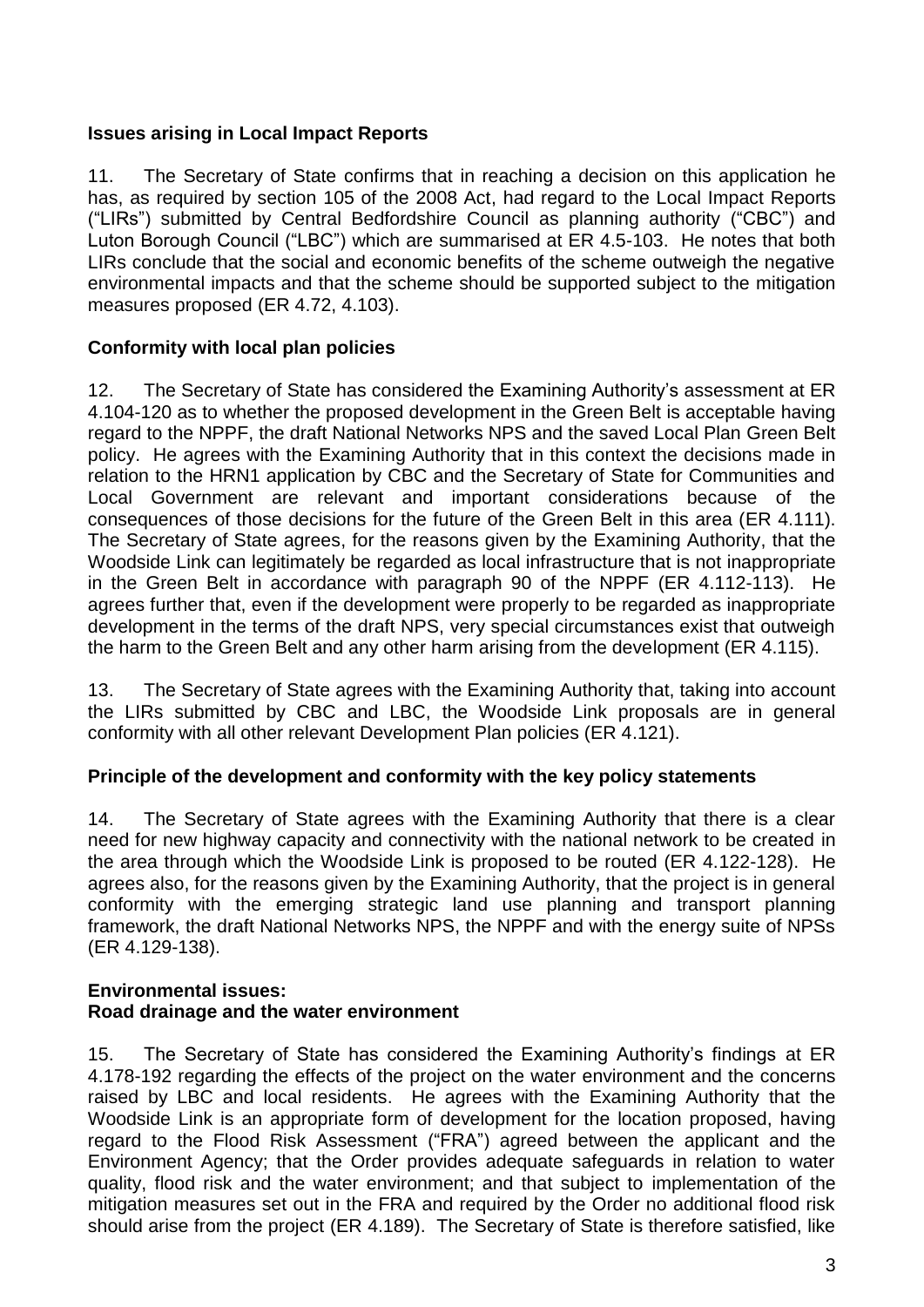the Examining Authority, that the relevant provisions of the NPPF and the draft National Networks NPS have been addressed satisfactorily, including the Sequential Test in relation to development in areas of flood risk (ER 4.193).

# **Cultural heritage effects**

16. The Secretary of State has noted the Examining Authority's findings at ER 4.231- 243 about the effects of the project on cultural heritage. He agrees with the Examining Authority that the project would give rise to no effects on heritage assets that would be so adverse as to justify refusal of the application (ER 4.244). The Secretary of State does not consider that it is necessary to adopt the consolidated version of requirements 15 and 16 suggested by CBC since requirement 15 as included by the applicant in its preferred version of the Order already provides sufficient flexibility for the planning authority to minimise delays to the delivery of the project (ER 4.38, 4.238-239).

# **Landscape and visual effects**

17. The Secretary of State has considered the Examining Authority's assessment at ER 4.252-278 of the impacts of the project on various receptors along the route of the Woodside Link. He agrees that the likelihood of the HRN1 development proceeding must be taken into account as it would provide additional screening and would change the setting and backdrop against which the new road would be viewed. This is because that development would over time reduce substantially the landscape and visual impacts of the project for properties north of Parkside Drive (ER 4.259-260). He notes that residents overlooking the southern section of the Woodside Link would experience an adverse impact in varying degrees, but like the Examining Authority he is satisfied that the applicant and the planning authority together have the capacity to ensure delivery of appropriate landscape and visual mitigation (ER 4.268). The Secretary of State agrees with the Examining Authority's overall conclusion that the project has met the criteria for good design in the draft National Networks NPS and that none of the landscape or visual effects of the project would be so significant or adverse as to provide a basis for refusing the application (ER 4.271, 4.279).

## **Transport assessment**

18. The Secretary of State has considered the Examining Authority's review of the applicant's transport assessment and the further information provided by the applicant during the examination (ER 4.301-339). He has noted in this context the uncertainties involved in assessing cumulative impacts since traffic predictions for all proposed and emerging development proposals were not available to the applicant either when the assessment was prepared or before the close of the examination (ER 4.333-334, 7.3 (13<sup>th</sup> *bullet point)*). He has noted also that the assessment of cumulative impacts in the applicant's Environmental Statement ("ES") relied on the ESs for the A5-M1 Link Road and the HRN1 development (ER 4.339).

19. In the light of these uncertainties, the Secretary of State agrees with the Examining Authority that, apart from the specific mitigation provisions to be included in the Order, the need for a wider set of traffic measures to deal with the cumulative effects of the range of developments under consideration in the area would best be addressed by liaison between relevant authorities rather than through the terms of the Order (ER 4.303). He is, nevertheless reassured by the Statement of Common Ground ("SoCG") between the applicant and the Highways Agency that the Woodside Link can be accommodated without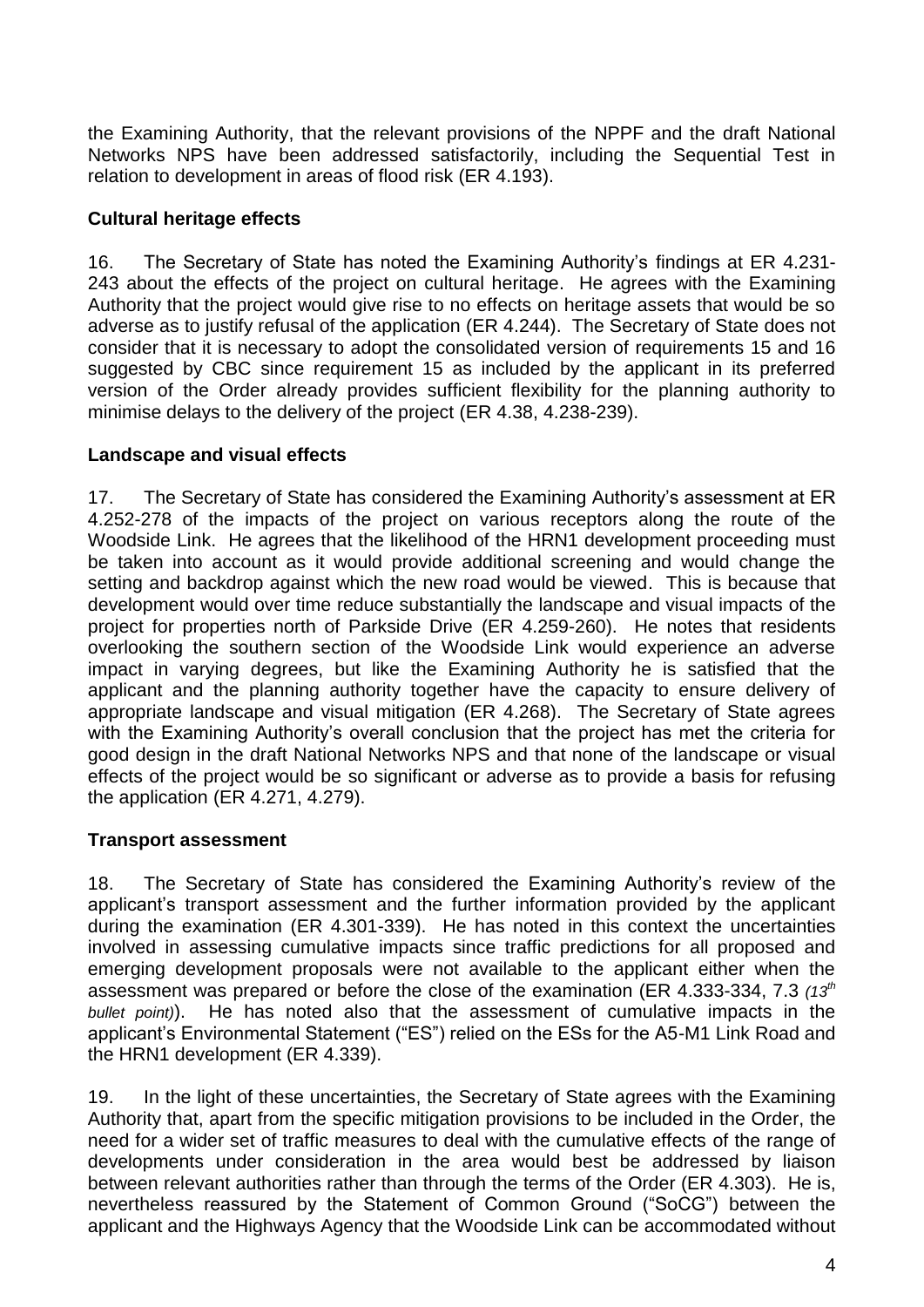compromising on safety, capacity and accessibility; and that the Woodside Link and the A5-M1 Link Road taken with the principal local roads in the area are intended to provide adequate capacity to meet the existing and anticipated traffic growth in the area, based on available information, in a safe and sustainable manner (ER 4.312, 4.315). The Secretary of State is satisfied also that, having regard to the SoCG between the applicant and LBC about the robustness of the information and assumptions underlying the applicant's traffic, noise and air quality assessments, the applicant's ES provides an adequate basis for the assessment of those impacts (ER 4.335).

## **The Parkside Link**

20. The Secretary of State has considered carefully the concerns raised by residents living on the Houghton Park Estate and by Houghton Regis Town Council about the Parkside Link – which would connect Parkside Drive and the Woodside Link – and the Examining Authority's assessment of this issue at ER 4.340-385. He recognises in particular that the re-opening of the southern end of Parkside Drive to vehicular traffic would alter significantly the peaceful environment currently enjoyed by some residents in this area. However, the Secretary of State agrees with the Examining Authority that the Parkside Link could potentially assist the connectivity of the estate by providing a connection to jobs and social facilities to the benefit of local residents; that the Parkside Link is acceptable in traffic and environmental terms, even taking into account traffic flows from the HRN1 development; and that the proposed traffic monitoring scheme specific to Parkside Drive under requirement 19 would provide a degree of safeguard to the local community in the event that traffic levels exceeded the predictions in the ES (ER 4.366, 4.377, 4.384). The Secretary of State agrees with the Examining Authority's conclusion that on balance the potential benefits of the Parkside Link to the Houghton Park Estate and the surrounding area as a whole are likely to outweigh the level of the relative disbenefit that may be experienced by those residents living close to the southern end of the existing Parkside Drive (ER 4.386).

## **Air quality**

21. The Secretary of State agrees with the Examining Authority that, taking into account the assessment of impacts and mitigation measures summarised at ER 4.387-413, reasonable safeguards have been built into the Order in relation to the control of air quality effects, including the control of dust in dry weather during the construction period. He is satisfied also that no air quality effects once the Woodside Link was in operation would be so adverse as to justify refusal of the application (ER 4.415).

## **Noise and vibration**

22. The Secretary of State has considered the Examining Authority's findings on the likely noise and vibration impacts of the project and the concerns of local residents, as set out at ER 4.443-470. He notes in this regard the Examining Authority's view that the concerns of those who live nearest to the route of the Woodside Link and the Parkside Link are not without foundation, but that the level of increase in traffic noise needs to be understood in its proper context. The Examining Authority explained that the backdrop against which the specific effects of the Woodside Link must be assessed is the overall growth in traffic across the wider strategic and local road network, much (but not all) of which would be related to the effects of traffic growth on the M1 Motorway (ER 4.445-451).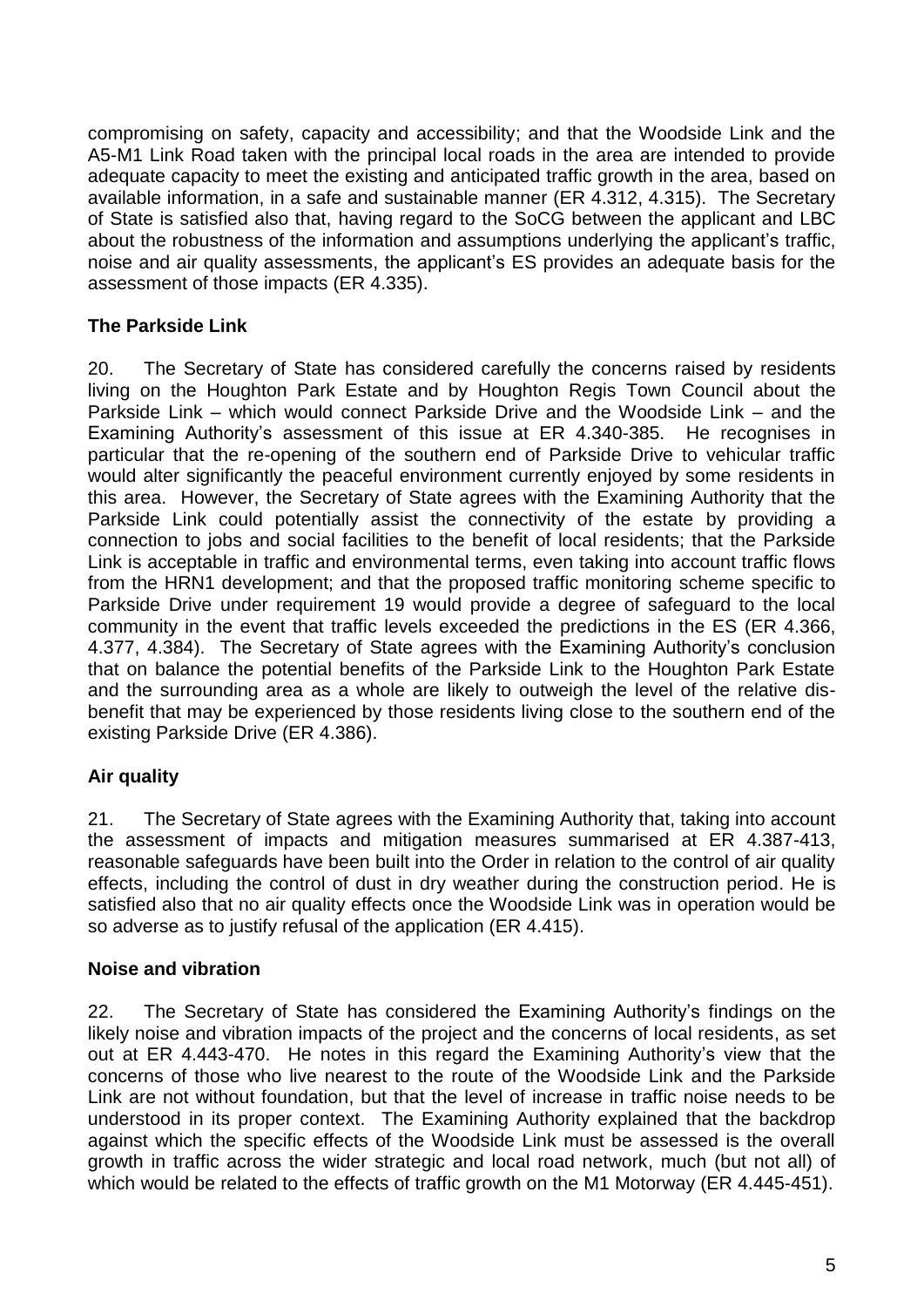23. In relation to construction noise, the Secretary of State agrees with the Examining Authority that, taking into account the measures in the applicant's Construction Environmental Management Plan, the effects should be kept to a manageable level and would not be so adverse as to justify refusal of this application (ER 4.469). As regards operational impacts, he notes that the overall level of noise in the area would be increased (though only partly attributable to the Woodside Link); and that while a limited number of properties would experience a significant increase in noise (from a very low level), others would experience significant reductions in noise compared with existing levels. The Secretary of State agrees with the Examining Authority's overall conclusion that, taking into account the mitigation measures provided for in the Order, none of the predicted noise effects would be so adverse as to justify either the omission of the Parkside Link or refusal of the Woodside Link as a whole (ER 4.469-471).

## **Socio-economic impacts, including community and private assets**

24. The Secretary of State has considered the Examining Authority's evaluation at ER 4.490-508 of the applicant's ES (Chapter 11) and summary socio-economic assessment. He agrees with the Examining Authority that the Woodside Link makes economic sense by providing a greatly improved connection between the Woodside Industrial Estate and the motorway network. He has noted that the Woodside Link is critical to the successful delivery of the HRN1 development; and that in turn the HRN1 development would provide a significant financial contribution to the cost of the A5-M1 Link Road, which is an important part of the London-Scotland Route Enhancement Strategy. Taking into account also the mainly short term adverse effects of constructing the Woodside Link, for example in terms of severance, the Secretary of State agrees with the Examining Authority's overall conclusion that the project would contribute a range of significant and positive economic and social effects. He agrees further that the Parkside Link could contribute to the economic and social well-being of residents on the Houghton Park Estate (ER 4.509).

25. The Secretary of State has noted the applicant's proposal for creating a new area of public open space along the northern edge of the Woodside Link to offset the loss of parts of the mainly unmanaged green space between Houghton Park and Lewsey Farm Estates (ER 4.507-508). The Secretary of State for Communities and Local Government has today issued certificates under sections 131 and 132 of the 2008 Act as to the adequacy of these proposals. The Order will accordingly not be subject to Special Parliamentary Procedure.

## **Infrastructure Planning (Environmental Impact Assessment) Regulations 2009**

26. The Secretary of State agrees with the Examining Authority, for the reasons given at ER 4.510-521, that the applicant's ES as supplemented by the information provided during the examination provides an adequate basis for assessing the environmental impacts of the Woodside Link for the purposes of this decision. In particular, he agrees that it is unnecessary for him to undertake an appropriate assessment under the Conservation of Habitats and Species Regulations 2010; and he confirms that, in coming to a conclusion on this application, he has had regard to the conservation of biodiversity as required by section 40 of the Natural Environment and Rural Communities Act 2006.

27. The Secretary of State confirms for the purposes of regulation 3(2) of the Infrastructure Planning (Environmental Impact Assessment) Regulations 2009 that, in coming to the above conclusions, he has taken into consideration all the environmental information as defined in regulation 2(1) of those Regulations. For the purposes of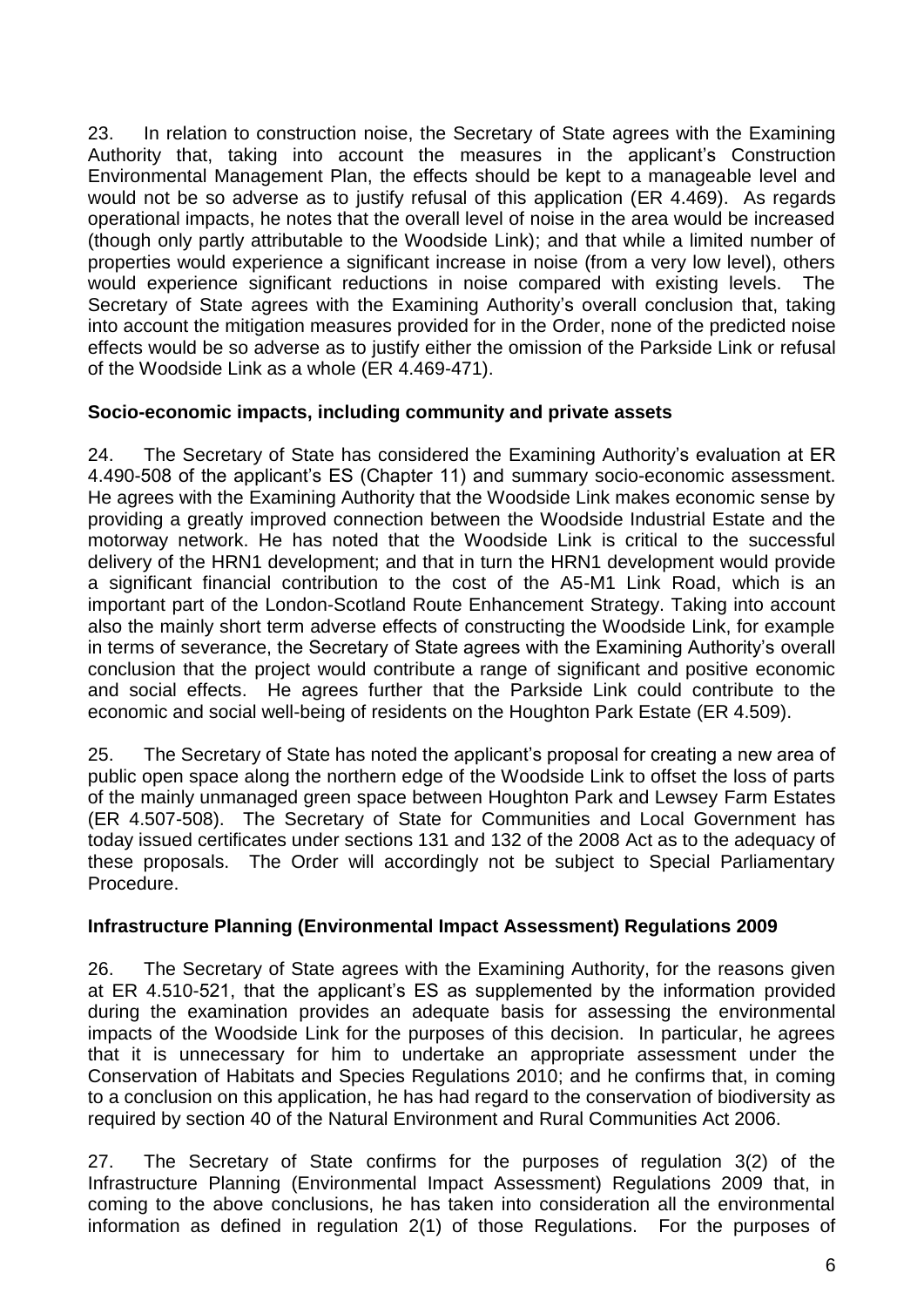regulation 23(2)(d)(iii), the Secretary of State considers that the main measures to avoid, reduce and, if possible, offset the major adverse environmental impacts of development are those specified in the requirements, including the Construction Environmental Management Plan, and the speed limits in Schedule 3 to the Order.

#### **Overall conclusion on the planning case for the project**

28. The Secretary of State agrees with the Examining Authority that the project is in broad conformity with relevant adopted national and local planning and transport policies and that the socio-economic benefits of the project are substantial and clear. While he recognises that there would be some negative environmental impacts arising from the project, he agrees that none are sufficient to justify refusing development consent for the project. The Secretary of State therefore agrees with the Examining Authority that the overall balance between the benefits and dis-benefits of the project falls clearly in favour of granting development consent for the Woodside Link (ER 4.522-525).

#### **Compulsory acquisition matters**

29. The Secretary of State has considered the compulsory acquisition powers sought by the applicant against the tests concerning compulsory acquisition in sections 122 and 123 of the 2008 Act, relevant guidance and the Human Rights Act 1998. He agrees with the Examining Authority that the case in relation to the public benefit of the project has been made (ER 5.81); that the process of selecting the route of the new road was appropriate and the route selected was a reasonable response to the circumstances and relevant constraints (ER 5.84, 85); that the scale of the proposed development is appropriate (ER 5.86); and that the case for the extent of the proposed acquisition of land has been fully and properly justified (ER 5.87-89).

30. The Secretary of State is further satisfied that the requirements of the European Convention on Human Rights and the Human Rights Act 1998 have been met in relation to the compulsory acquisition powers applied for (ER 5.90-105). As regards funding, he agrees with the Examining Authority that it is likely that the project can be funded within the five year timescale for commencement of the project; that funding would be available for compulsory acquisition of land; and that the resource implications of the costs of blight have been taken into account by the applicant (ER 5.114). The Secretary of State has accordingly accepted the Examining Authority's recommendation that the compulsory acquisition powers sought by the applicant should be granted (ER 5.115-123).

## **The Development Consent Order**

31. The Secretary of State has considered the Examining Authority's description of the evolution of the Order at ER 6.1-23. Subject to the exceptions detailed in the following paragraphs he is satisfied that the form of the Order set out in Appendix D to the ER is appropriate for the implementation of the project.

32. With regard to article 21 (compulsory acquisition of rights), the Secretary of State considers that it is appropriate in the circumstances of this case to authorise the applicant to impose restrictive covenants over the plots of land detailed in Schedule 7 to the Order. He is satisfied that in relation to those plots outright acquisition is not justified and that the nature of the development proposed on that land is such that restrictions might need to be imposed on the future use of the land, in order to protect that development or access to it. The Secretary of State is not, however, persuaded that it is appropriate to give a general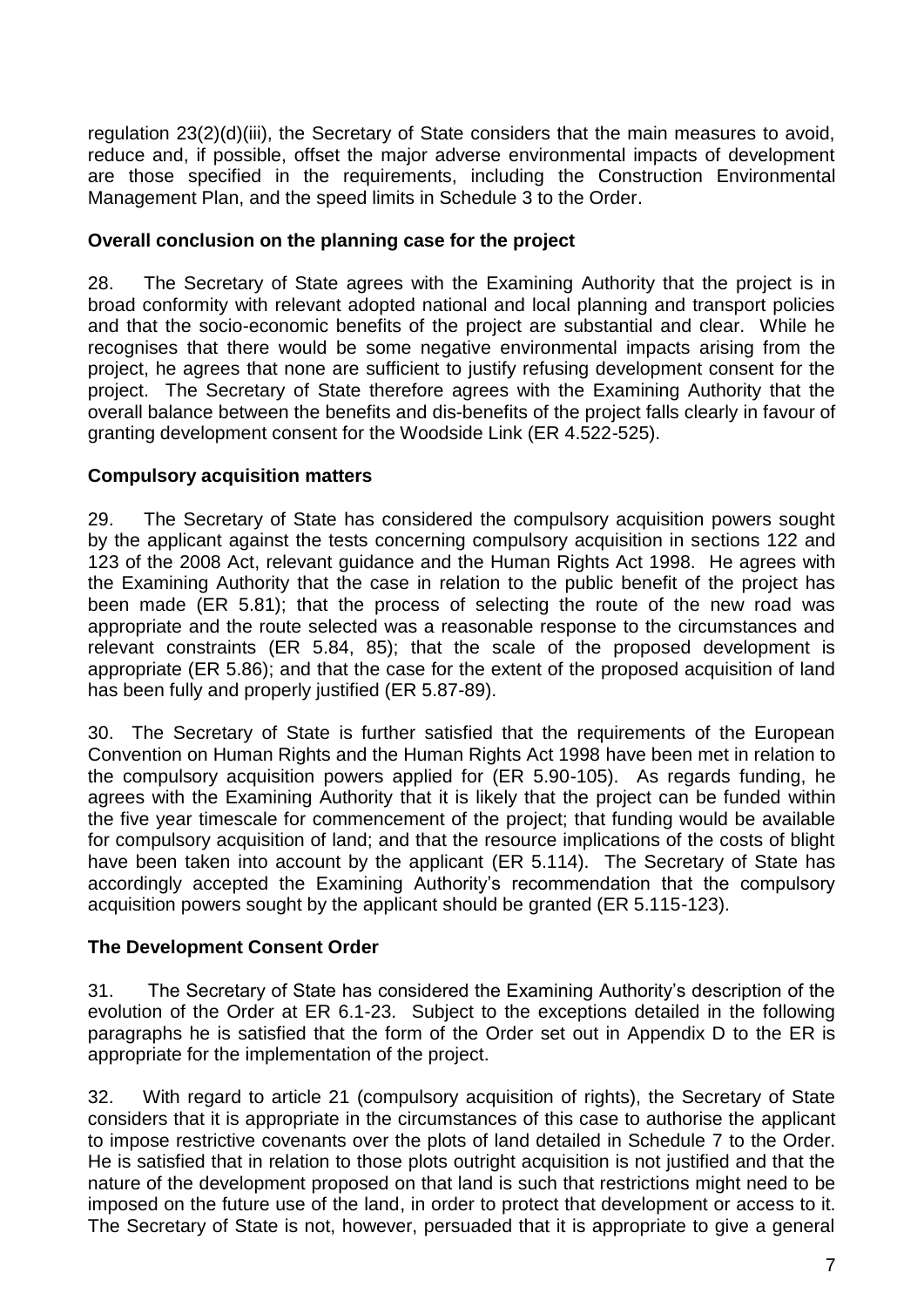power to impose restrictive covenants over any of the Order land as defined in article 2(1) in the absence of a specific justification for conferring such a wide-ranging power in the circumstances of this project and without an indication of how the power would be used. The Secretary of State has therefore decided to amend article 21 to limit the power to impose restrictive covenants to the plots of land detailed in Schedule 7 to the Order.

33. The Secretary of State has made a number of other minor textual amendments to the Order set out in Appendix D to the ER in the interests of clarity, consistency and precision, and in order to conform with the current practice for drafting Statutory Instruments. He considers that none of these changes, either individually or taken together, materially alter the effect of the Order.

#### **Secretary of State's overall conclusion and decision**

34. For all the reasons given in this letter, the Secretary of State considers that there is a compelling case in the public interest for authorising the construction of the Woodside Link. He has therefore decided to accept the Examining Authority's recommendation at ER 7.4 and is today making the Order granting development consent and imposing the requirements as proposed by the Examining Authority, but subject to the modifications referred to at paragraphs 32 and 33 above. He confirms that, in reaching this decision, he has had regard to all the matters specified in section 105(2) of the 2008 Act.

#### **Challenge to decision**

35. The circumstances in which the Secretary of State's decision may be challenged are set out in the note attached at the Annex to this letter.

## **Publicity for decision**

36. The Secretary of State's decision on this application is being publicised as required by section 116 of the 2008 Act and regulation 23 of the Infrastructure Planning (Environmental Impact Assessment) Regulations 2009.

Yours faithfully,

**Martin Woods**